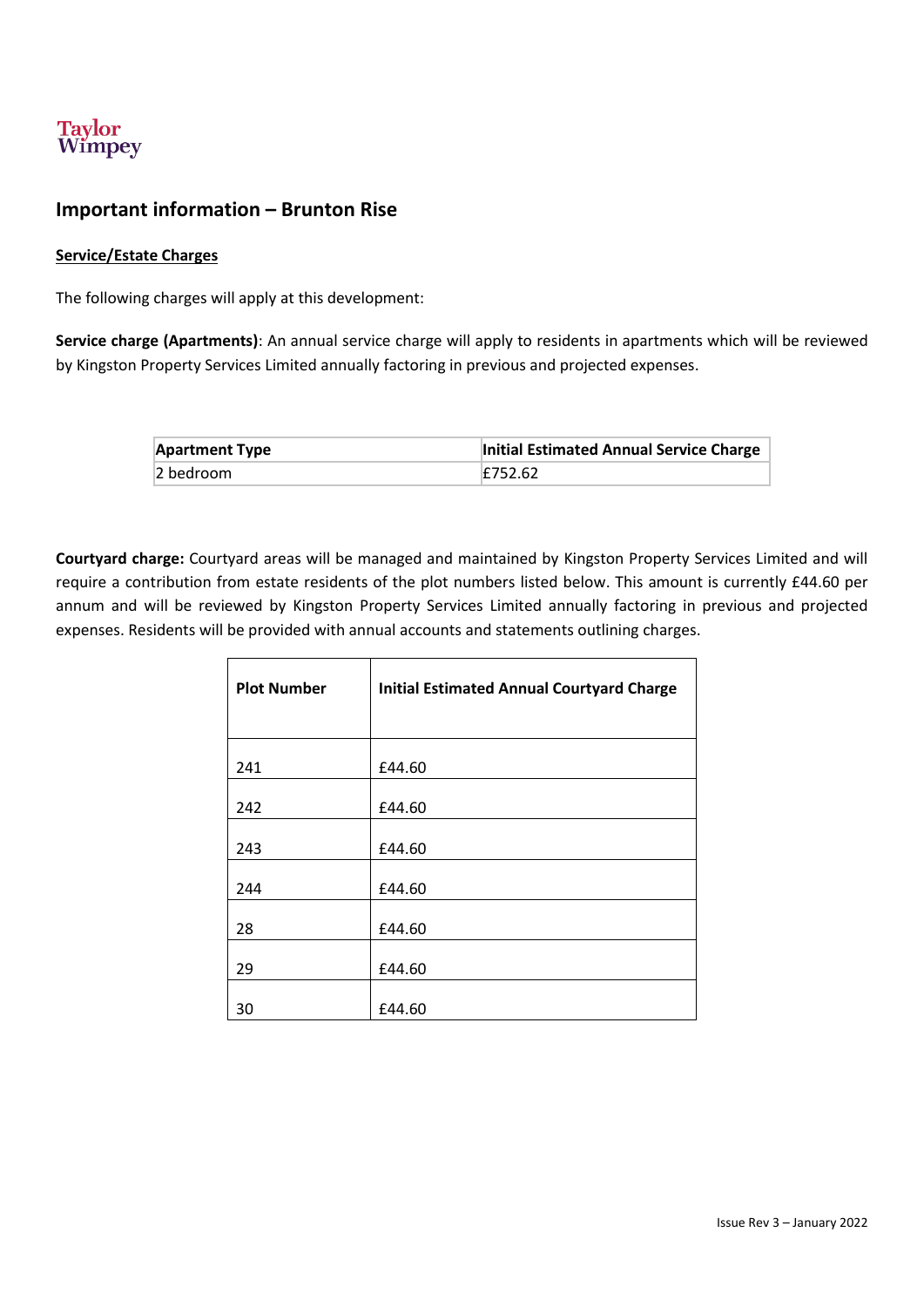**Newcastle Great Park Estate charge:** Newcastle Great Park estate areas will be managed and maintained by NGP Management Company (Cell A) Limited and will require a contribution from estate residents. This amount is shown in the table below per annum and will be reviewed by NGP Management Company (Cell A) Limited annually factoring in previous and projected expenses. Residents will be provided with annual accounts and statements outlining charges.

| <b>House Type</b> | Sq. ft | <b>Estimated Initial Annual</b><br><b>Estate Charge</b> |
|-------------------|--------|---------------------------------------------------------|
| Holly             | 588    | £300.00                                                 |
| Hazel             | 610    | £300.00                                                 |
| Canford           | 689    | £300.00                                                 |
| Flatford          | 866    | £300.00                                                 |
| Gosford           | 866    | £300.00                                                 |
| Amersham          | 931    | £300.00                                                 |
| <b>Braxton</b>    | 1092   | £366.00                                                 |
| Colton            | 1153   | £366.00                                                 |
| Elliston          | 1249   | £366.00                                                 |
| Coltham           | 1259   | £366.00                                                 |
| Kingham           | 1415   | £432.00                                                 |
| Wortham           | 1525   | £432.00                                                 |